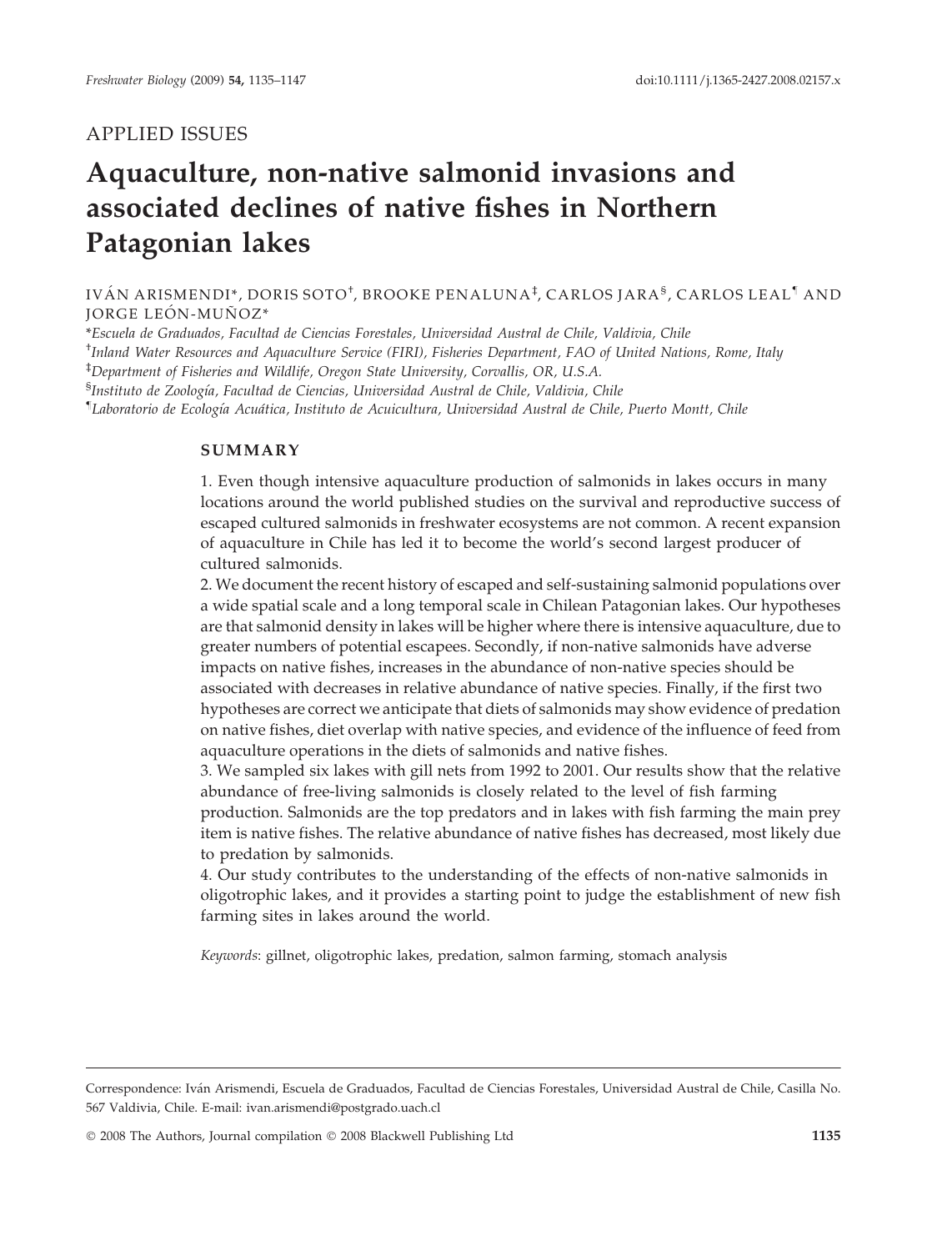## Introduction

Non-native fish introductions in freshwater may threaten the structure and functioning of receiving ecosystems (Vitousek et al., 1996; Simon & Townsend, 2003; Carpenter et al., 2007), leading to declines of native fish populations due to predation (e.g. Kaufman, 1992) and competition for food and habitat (e.g. Vander Zanden, Casselman & Rasmussen, 1999). The result may often be the extinction of native fish species (Clavero & García-Berthou, 2005). Aquaculture, which has increased rapidly worldwide, especially for salmon and trout (salmonids; FAO 2007), provides an important pathway for non-native fish establishment (Cook et al., 2008). The escape of cultured salmonids can occur during routine operations (e.g. accidental losses associated with fish handling) or result from more extreme events such as storm or predator damage to containment structures (Esmark, Stensland & Synnove Lilleeng, 2005; Podemski & Blanchfield, 2006). As a consequence, increasing numbers of cultured fishes may enter freshwater ecosystems every year (Soto, Arismendi & Sanzana, 2001b; Naylor et al., 2005; Carr & Whoriskey, 2006). Although intensive aquaculture production of salmonids in lakes occurs in many locations around the world (Eloranta & Palomaki, 1986; Karaca & Pulats, 2003; Costello et al., 2004; Podemski & Blanchfield, 2006; Soto et al., 2006) published studies on the survival and reproductive success of escaped cultured salmonids in freshwater ecosystems are relatively scarce (Podemski & Blanchfield, 2006). Even if escaped fish do not establish naturally reproducing populations, they may produce persistent impacts due to the repeated supply of propagules (escaped individuals; Weber & Fausch, 2003).

Salmonid escapees in freshwater systems have been tied to the decline of many native salmon populations in the northern hemisphere (Fleming et al., 2000; Volpe, Anholt & Glickman, 2001), and salmonid invaders have also caused negative effects on native fishes in the southern hemisphere (McIntosh, Townsend & Crowl, 1992; Ault & White, 1994; McDowall, 2003). Given the recent expansion of its aquaculture, Chile has become the world's second largest producer of cultured salmonids (FAO 2007). In many cases, juveniles are grown in net-pens in lakes for subsequent transfer to marine environments to produce larger juveniles and adults for market. In light of these increasing aquaculture activities, the potential impacts of juvenile fishfarming escapees needs to be better understood (Soto et al., 2006). Also, these escapees may continue to feed on feed pellets near the net-pens, as seen in inner seas and fjords in southern Chile (Soto, Jara & Moreno, 2001a; Soto et al., 2001b), and ultimately be artificially maintained above the carrying capacity of the lake.

Aquaculture operations in Chile are concentrated in larger oligotrophic lakes in the southern regions (Patagonia) where ecosystems were historically devoid of large piscine predators, such as salmonids (Campos, 1970, 1984; Soto & Campos, 1996). Such environments may be particularly susceptible to invasion by salmonids (Moyle & Light, 1996). Currently, salmonid escapees in Chile include rainbow trout (Oncorhynchus mykiss Walbaum), Atlantic salmon (Salmo salar L.), coho salmon (O. kisutch Walbaum) and Chinook salmon (O. tshawytscha Walbaum) (Soto et al., 2006). In addition to impacts from each individual species, synergistic interactions among these invaders might magnify impacts of non-native salmonids on native fishes and ecosystem processes in Patagonian lakes (Simberloff & Von Holle, 1999; Simberloff, 2006).

The main goal of our study was to document the recent history of escaped and self-sustaining populations of non-native salmonids among lakes and over time in Patagonian lakes. Our first hypothesis is that the density of trout and salmon in lakes will be higher in lakes with intensive aquaculture, due to increased numbers of potential escapees supplementing abundance, especially for species with little or no natural reproduction. Secondly, if non-native salmon and trout have direct or indirect adverse effects on native fishes, increases in the abundance of non-native species should be related to decreases in relative abundance of native species. Finally, if the first two hypotheses are correct we anticipate that diets of nonnative salmonids may show evidence of predation on native fishes, diet overlap with native species, and evidence of the influence of feed (e.g. feed pellets) from aquaculture operations in the diets of both native and non-native fishes. We conclude by suggesting management strategies to benefit native fishes in the face of potential threats posed by aquaculture of non-native salmonids.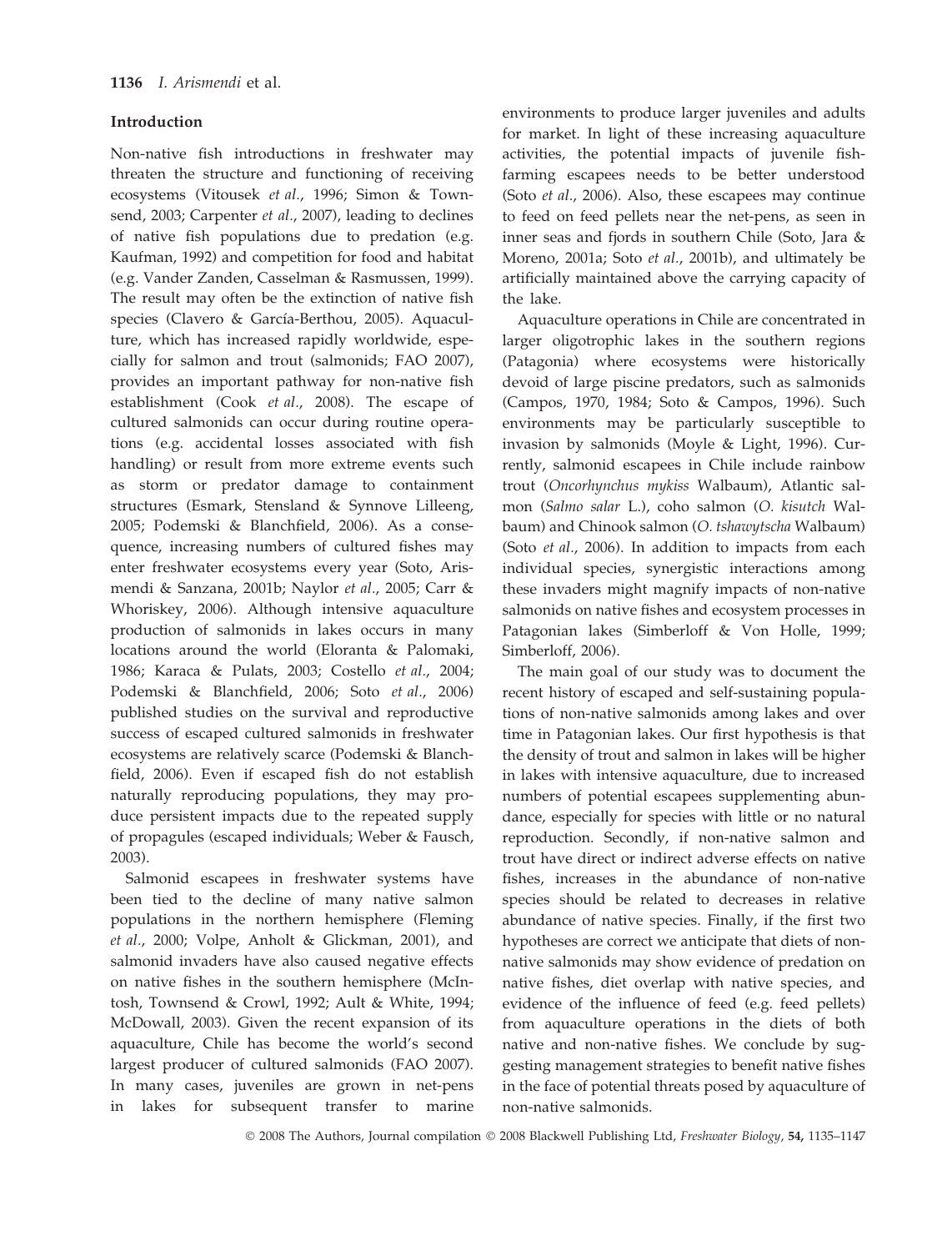## Methods

## Study area

We selected six lakes in the Lakes District of northern Patagonia (Chile) in South America (40–43°S, Fig. 1). The Lakes District is part of the Valdivian Rainforest Ecoregion (Dinerstein et al., 1995) and is characterised by a temperate climate (Amigo & Ramírez, 1998). The selected lakes are located at an altitude of 44–189 m with surface areas ranging from 119 to  $870 \text{ km}^2$  and mean depths between 76 and 191 m (Table 1). All lakes are of glacial origin with volcanic influence in the soils (Campos, 1984). Typical of the region, these lakes are monomictic with thermal stratification in the summer (Campos, 1984; Soto & Campos, 1996) and relatively oligotrophic as evidenced by high transparency, low nutrient concentration and low algal production (Table 1).

According to several authors (Campos, 1970; Soto & Stockner, 1996), the most common native fishes found in these lakes are: (i) species endemic to southern South



Fig. 1 Location of sampled lakes in the northern Chilean Patagonia.

## Salmonids and native fishes in Patagonian lakes 1137

America – Galaxias platei Steindachner, Percichthys trucha Valenciennes, Basilichthys australis Eigenmann and Odontesthes mauleanum Steindachner and (ii) species endemic to the Southern Hemisphere – Aplochiton taeniatus Jenyns, A. zebra Jenyns and Galaxias maculatus (Jenyns). In the late 1890s, rainbow trout and brown trout (Salmo trutta fario L.) were introduced to Chilean Patagonia (Basulto, 2003) for recreational fishing and aquaculture (Campos, 1970). Since their introduction, trout have spread to almost all lakes, and were present in every lake selected for this study (Soto et al., 2006).

#### Aquaculture

Modern salmon aquaculture began around 1980 and is responsible for further introductions of rainbow trout and other salmonid species, including Atlantic salmon, coho salmon and Chinook salmon (for stocking history in Chile see Basulto, 2003). At present, the largest salmon and trout farms in Chile are concentrated in the southern portion of the country, near and below 40°S.

The first commercial salmonid fish farming site in Chile was established in 1975 in Pescado River, a tributary of Lake Llanquihue (Basulto, 2003). Since that time commercial juvenile salmonid production has increased and currently there are net-pens in five of the lakes considered in this study (Table 2). However, Lake Todos Los Santos, located in Vicente Pérez Rosales National Park, does not have aquaculture and, thus, we use it as a reference lake. Lake Llanquihue sustains the highest production of smolts among all freshwater salmonid aquaculture sites in Chile, accounting for over 36% of the total smolt production in lakes; between them, the remaining four lakes in this study with fish farming sites make up an additional 29% of the total (León-Muñoz et al., 2007). In Chile, there is a lack of consistent information about salmonid fish farming smolt production before 1998. However, we compiled information on the number of smolts produced by all commercial salmonid farming sites in each lake for 1995 and for all years from 1998 to 2005, using data from León-Muñoz et al. (2007) and unpublished information from Subsecretaría de Pesca of Chile (Table 2).

## Fish sampling

Fish sampling was conducted from 1992 to 2001 during different seasons and years (Table 3). Each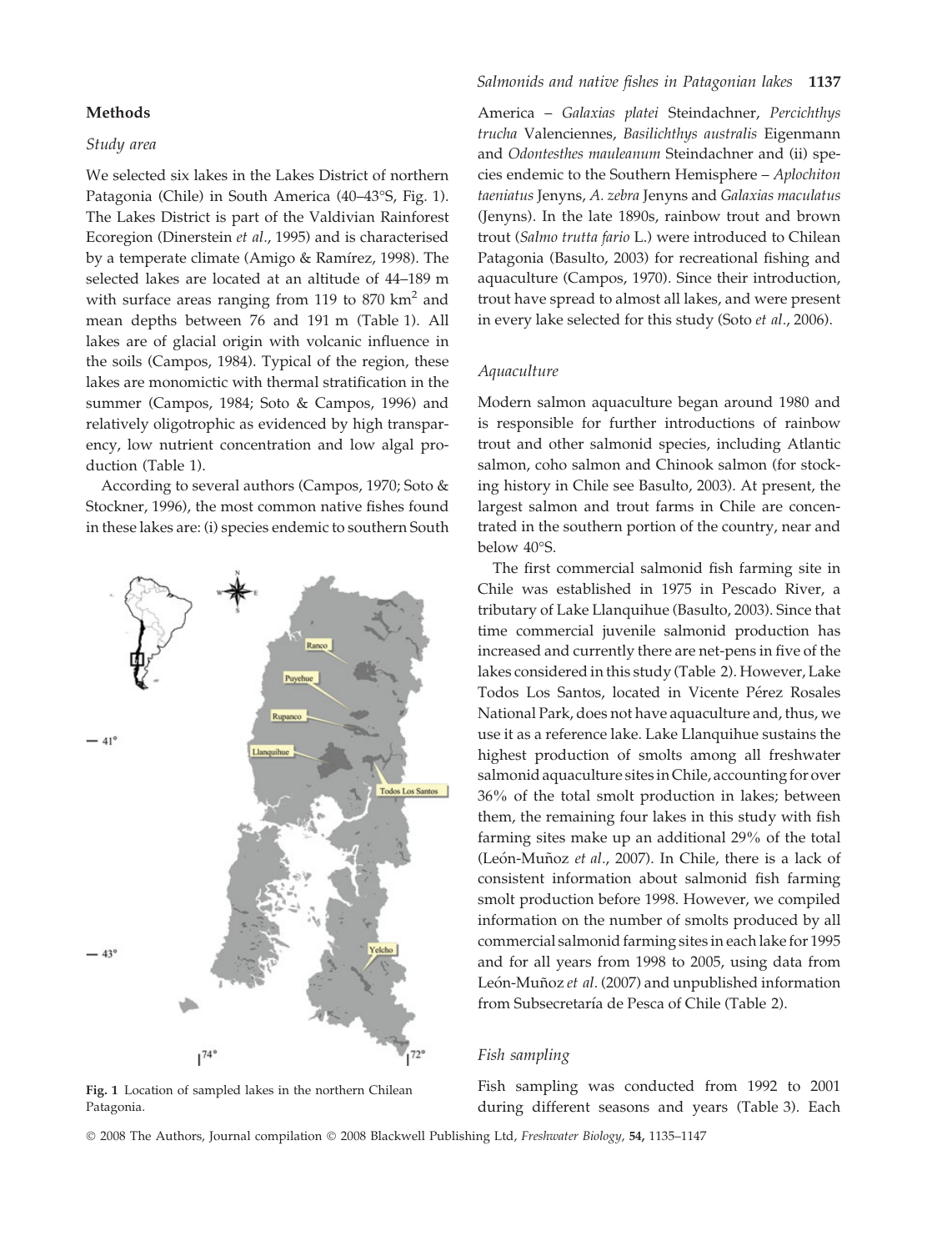|                                                                                          |                    |                            |     |                                                | Table 1 Characteristics of the six study lakes in the northern Chilean Patagonia |                |                   |                                                               |                                                    |                                                                                 |                                                                    |                                     |                                                                                                                 |  |
|------------------------------------------------------------------------------------------|--------------------|----------------------------|-----|------------------------------------------------|----------------------------------------------------------------------------------|----------------|-------------------|---------------------------------------------------------------|----------------------------------------------------|---------------------------------------------------------------------------------|--------------------------------------------------------------------|-------------------------------------|-----------------------------------------------------------------------------------------------------------------|--|
| Lake name                                                                                |                    | Lat S Long W (m)           |     | Altitude Catchment Lake<br>area $({\rm km}^2)$ | surface (km <sup>2</sup> ) depth (m) (°C)                                        | Mean           | Temperature $O_2$ | $\begin{pmatrix} \text{mg} & \text{L}^{-1} \end{pmatrix}$ (m) | Transparency NO <sub>3</sub> -N PO <sub>4</sub> -P |                                                                                 | $(\mu g \ L^{-1})^* \quad (\mu g \ L^{-1}) \quad (\mu g \ L^{-1})$ | ${\bf P}$ total                     | $(mg\ m^{-3})$<br>$Chl-a$                                                                                       |  |
| Janquihue <sup>r</sup>                                                                   |                    | $41^{\circ} 08'$ 72° $47'$ |     | 1605                                           | 870.5                                                                            | 182.0          | $10.4 - 18.5$     | $10.0 - 10.9$                                                 | $14.0 - 21.0$                                      | $\begin{array}{c} 0.1-1.1\\ 0.1-1.0\\ 0.1-0.7\\ 0.3-1.6\\ 0.0-34.6 \end{array}$ | $0.0 - 1.3$                                                        |                                     | $0.043 - 1.15$                                                                                                  |  |
| Puyehue <sup>‡</sup>                                                                     | $40^{\circ}$ $40'$ | 72° 28'                    |     | <b>I510</b>                                    |                                                                                  | 76.3           | $9.5 - 19.0$      |                                                               | $6.5 - 13.0$                                       |                                                                                 |                                                                    | $1.1 - 5.6$<br>0.4-12.1<br>2.3-16.1 |                                                                                                                 |  |
| Ranco <sup>§</sup>                                                                       | $40^{\circ}$ 13'   | $72^{\circ}$ 23            |     | 3997                                           |                                                                                  |                | $9.9 - 21.0$      |                                                               |                                                    |                                                                                 |                                                                    |                                     |                                                                                                                 |  |
| Rupanco                                                                                  | $40^{\circ}$ 50'   | $72^{\circ}$ 26'           |     | 909                                            | 165.4<br>442.4<br>233.4<br>119.8                                                 | 122.1<br>163.0 | $0.1 - 19.7$      | $6.7-12.8$<br>9.5-11.1<br>6.5-13.0                            | $5.0 - 16.0$<br>11.5-20.5<br>4.0-13.0              |                                                                                 | $0.2-7.9$<br>$0.4-2.7$<br>$0.1-2.7$<br>$0.0-1.5$<br>$0.0-1.5$      | $0.07 - 13.3$                       | $\begin{array}{c} 0.06\text{--}0.31 \\ 0.22\text{--}1.67 \\ 0.06\text{--}0.16 \\ 0.07\text{--}1.04 \end{array}$ |  |
| $Yelcho**.$ <sup>++</sup>                                                                | 43° 18'            | $72^{\circ}$ 19            |     | 2101                                           |                                                                                  | 110.0          | $8.5 - 12.0$      | $8.6 - 9.6$                                                   |                                                    |                                                                                 |                                                                    | $2.5 - 55.4$<br>$1.0 - 5.5$         |                                                                                                                 |  |
| Todos                                                                                    | $41^{\circ}$ 08'   | 72° 12'                    | 189 | 3036                                           | 178.5                                                                            | 191.0          | $8.1 - 19.4$      | 7.7-10.9                                                      | $4.0 - 13.0$                                       | $1.0 - 27.0$                                                                    |                                                                    |                                     | $0.19 - 0.79$                                                                                                   |  |
| $Loss$ Santos <sup>#1</sup>                                                              |                    |                            |     |                                                |                                                                                  |                |                   |                                                               |                                                    |                                                                                 |                                                                    |                                     |                                                                                                                 |  |
| *Data corrected according to Woelfl et al. (2003).<br><sup>†</sup> Campos et al. (1988). |                    |                            |     |                                                |                                                                                  |                |                   |                                                               |                                                    |                                                                                 |                                                                    |                                     |                                                                                                                 |  |
| <sup>‡</sup> Campos et al. (1989).                                                       |                    |                            |     |                                                |                                                                                  |                |                   |                                                               |                                                    |                                                                                 |                                                                    |                                     |                                                                                                                 |  |
| <sup>s</sup> Campos et al. (1992a)                                                       |                    |                            |     |                                                |                                                                                  |                |                   |                                                               |                                                    |                                                                                 |                                                                    |                                     |                                                                                                                 |  |
| Campos et al. $(1992b)$ .                                                                |                    |                            |     |                                                |                                                                                  |                |                   |                                                               |                                                    |                                                                                 |                                                                    |                                     |                                                                                                                 |  |
| **Prado (1999).                                                                          |                    |                            |     |                                                |                                                                                  |                |                   |                                                               |                                                    |                                                                                 |                                                                    |                                     |                                                                                                                 |  |
| $+5$ oto (2002).                                                                         |                    |                            |     |                                                |                                                                                  |                |                   |                                                               |                                                    |                                                                                 |                                                                    |                                     |                                                                                                                 |  |

sample in each lake consisted of two experimental gill net sets of varying mesh size (3.81, 7.62, 12.06 and 15.24 cm) that were 280 m long and 3.5 m deep. Each net was checked every 8 h and left for, on average, 48 h. Captured fishes were identified to the lowest possible taxon, weighed (g) and length measured (cm; total length). For each species population, we used catch per unit effort (CPUE; individuals per fishing hour) as an indirect measure of population standing stock. Additionally, the stomachs of a sub-sample of 828 salmonids were preserved in 70% ethanol for later identification of prey to the lowest possible taxon.

#### Data analysis

We divided salmonid species into two groups: 'trout' representing only rainbow trout and 'salmon' representing coho salmon, Atlantic salmon and Chinook salmon. We grouped native fishes as follows: B. australis and O. mauleanum as Atherinidae; A. taeniatus and A. zebra as Aplochiton; G. maculatus and G. platei as Galaxias; and P. trucha as Percichthys. Additionally, we considered both spatial (including all six lakes) and temporal scales. Spatially, we showed trends for the Northern Patagonia Lakes region and temporally we captured the time-period that included the rapid increase in salmonids aquaculture production. However, for our temporal analysis related to mean CPUE of fish species we only analysed Lake Llanquihue because we had data spanning the most years (see Table 3).

To determine the relationship between salmon abundance and salmon aquaculture, we used all six lakes across years in a negative exponential regression model where the mean CPUE of salmon represented the dependent variable and the total salmon farming smolt production (1995–2001) represented the explanatory variable. We did not consider trout in this analysis because the trout have self-sustaining populations that were established previous to aquaculture activities.

To describe the relationship between the abundance of native fishes and salmonids, we used all six lakes across years in a linear regression model where the mean CPUE of native fishes represented the dependent variable and the mean CPUE of salmonids represented the explanatory variable. Also, to identify time trends in the abundance of fish assemblages, we used Pearson's product-moment analysis for only

© 2008 The Authors, Journal compilation © 2008 Blackwell Publishing Ltd, Freshwater Biology, 54, 1135-1147

‡‡Campos et al. (1990).

#Campos et al. (1990).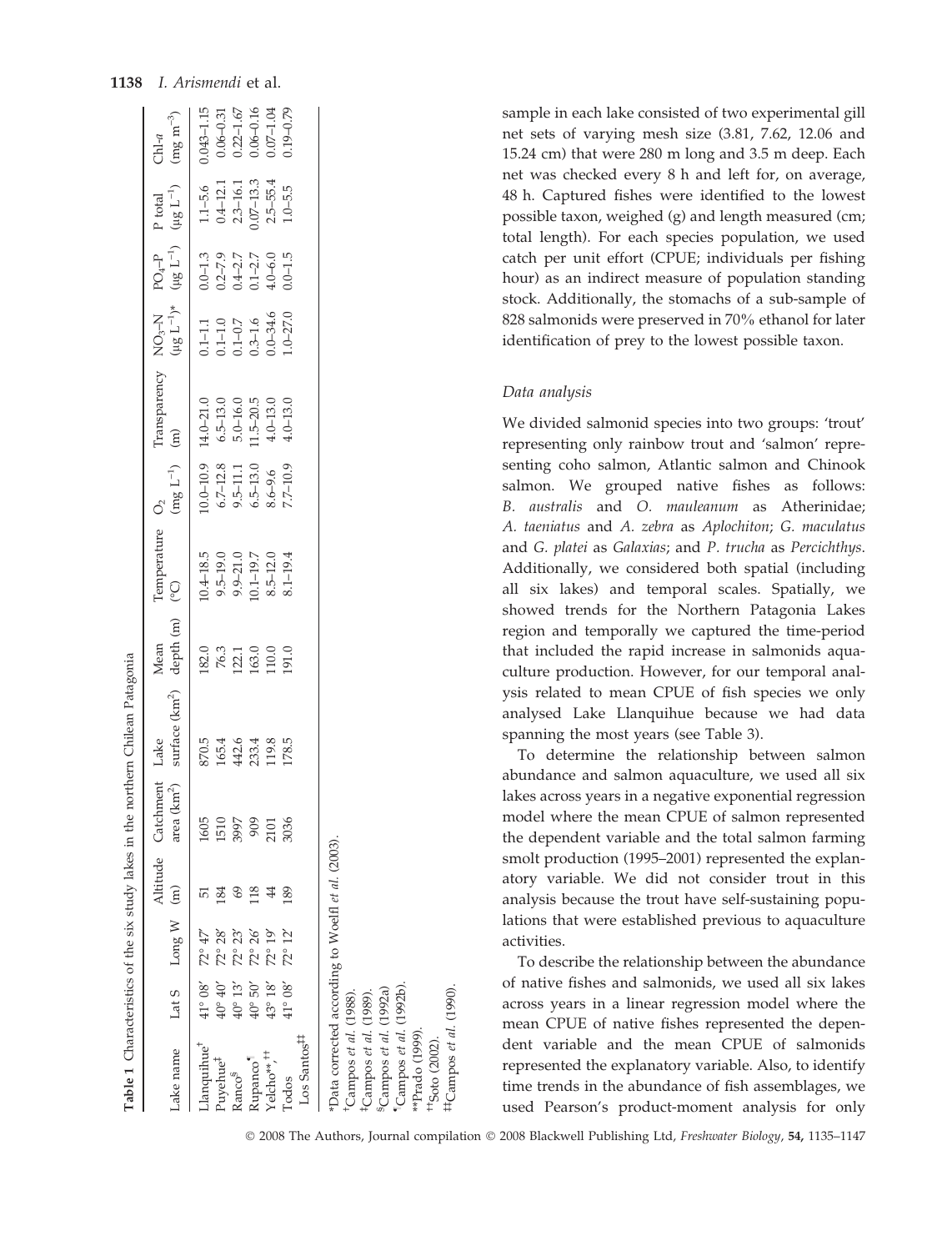|                          | Salmon farming                        | Lake       |           |             |         |           |                  |
|--------------------------|---------------------------------------|------------|-----------|-------------|---------|-----------|------------------|
| Species                  | activities                            | Llanquihue | Puyehue   | Ranco       | Rupanco | Yelcho    | Todos Los Santos |
| Oncorhynchus mykiss      | Years of operation                    | All        | 1998-2005 | $2004 - 05$ | All     |           |                  |
|                          | Total accumulated<br>smolt production | 41.27      | 2.77      | 0.68        | 31.01   |           |                  |
|                          | Stocked after 1980*                   |            |           | X           |         | X         | X                |
| Salmo salar              | Years of operation                    | All        | 1998-2005 | 1998-2005   | All     | 1998-2004 |                  |
|                          | Total accumulated<br>smolt production | 168.33     | 29.96     | 16.97       | 87.54   | 7.33      |                  |
| Oncorhynchus kisutch     | Years of operation                    | All        | 1998-2004 | 1998-2002   | All     |           |                  |
|                          | Total accumulated<br>smolt production | 54.85      | 5.76      | 3.68        | 2.77    |           |                  |
| Oncorhynchus tshawytscha | Years of operation                    |            | 1998-2001 |             |         |           |                  |
|                          | Total accumulated                     |            | 1.52      |             |         |           |                  |
|                          | smolt production                      |            |           |             |         |           |                  |

Table 2 Total accumulated smolt production (millions of fishes) over time (information only available for 1995 and from 1998 to 2005) for each salmonid species and lake

Source: Subsecretaría de Pesca, Chile (unpubl. data). 'All' includes data for 1995 and from 1998 to 2005. \*For recreational fishing purposes. Numbers released are unknown.

Table 3 Number of gill net samples each year

| Year             | 1992          | 1993 | 1995 | 1996 | 1997 | 1998 | 1999 | 2000 | 2001 |
|------------------|---------------|------|------|------|------|------|------|------|------|
| Llanquihue       | $\mathcal{D}$ |      | 3    | 9    |      |      |      |      |      |
| Puyehue          |               |      |      |      |      |      | 3    | 4    |      |
| Ranco            |               |      |      |      |      |      | ∍    | 4    |      |
| Rupanco          |               |      |      |      |      |      | C    |      |      |
| Yelcho           |               |      |      |      |      |      |      |      | 5    |
| Todos Los Santos |               |      |      |      |      | C.   |      |      |      |

Lake Llanquihue because it had the greatest production of salmonid smolts and the most thorough historical data (Tables 2 & 3).

To understand the possible mechanisms of interference between native fishes and salmonids, we determined the composition of trout and salmon diets. Dietary composition was expressed as frequency of occurrence, defined as the number of stomachs containing one or more individual items divided by the total number of stomachs analysed (Hyslop, 1980). We used chi-square goodness of fit analyses under the null hypothesis that the diet of salmonids in lakes with aquaculture activities has the same frequency of occurrence of diet categories as the reference lake. We were able to compare the lakes to one another because they have similar geological, physical, chemical and biological conditions (Campos, 1984; Soto & Campos, 1996; Soto & Stockner, 1996; Soto, 2002). We considered the diet of salmonids in the reference lake as expected frequencies and the diet of salmonids in the other lakes as observed frequencies.

#### Results

We captured a total of 6121 fishes of which 38% were salmonids and 62% were native fishes (Table 4). In the case of salmonids, brown trout and rainbow trout were present in all six lakes, whereas coho and Atlantic salmon were only present in lakes which farmed those species (Tables  $2 \& 4$ ). Chinook salmon were captured in all lakes, except in Lake Todos Los Santos where aquaculture was not present. Salmonids had a range of sizes from 15 to 90 cm (mean 46.7 cm) and a range of weights from 25 to 8250 g (mean 1800 g). Native species were captured in all six lakes with all four native fish groups in both Lake Todos Los Santos (reference lake) and Lake Llanquihue (Table 4). Percichthys and Galaxias groups were in all lakes, Atherinidae were in four of the lakes, and Aplochiton were captured in three lakes. Length of native species ranged from 11 to 60 cm (mean 26.6 cm) and weight from 14 to 2600 g (mean 320 g).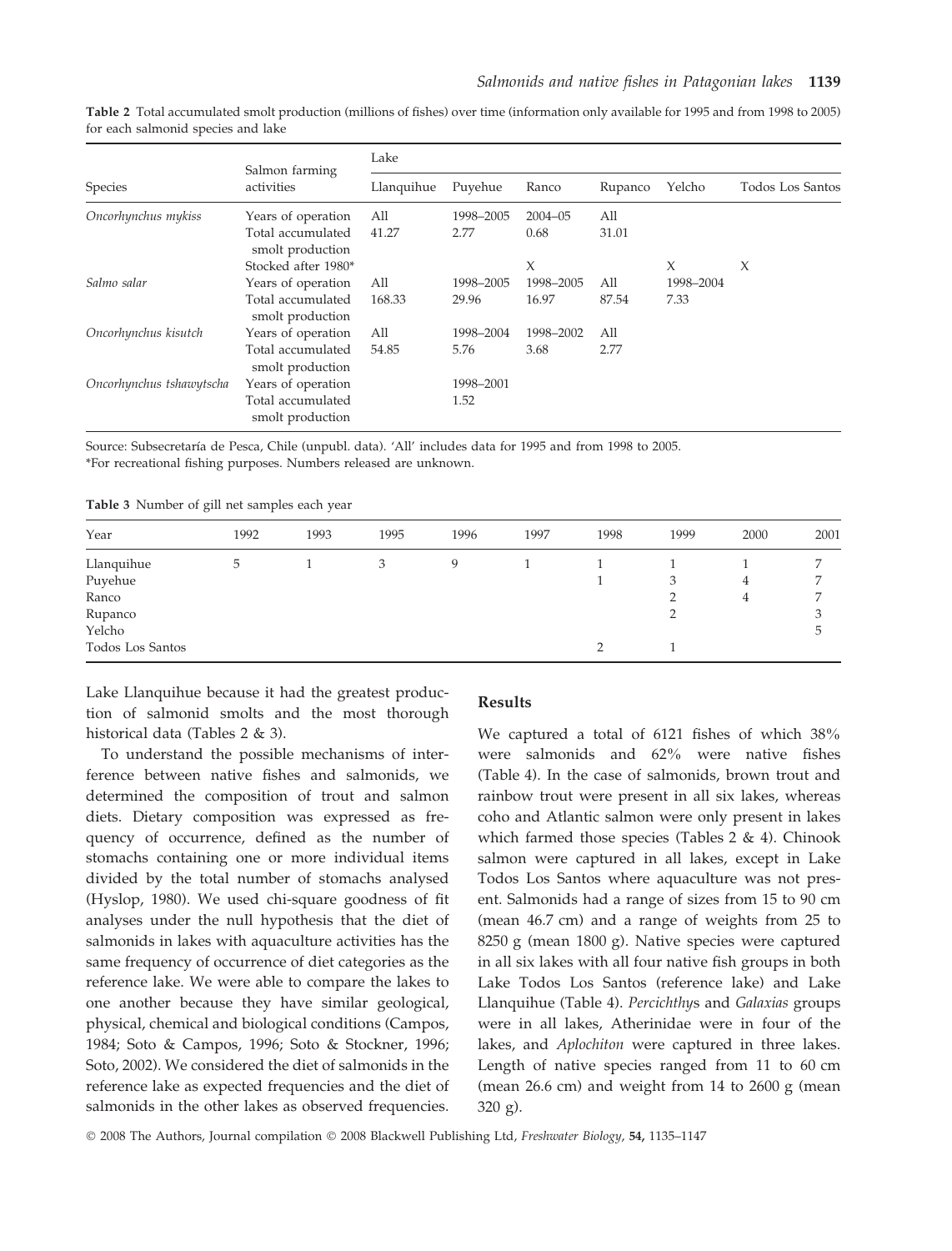| Table 4 Salmonid and native fishes captured in each lake with total length and weight information |                                  |              |                                     |                        |                                                |                         |                                         |                                            |                          |                      |                         |                                                                                          |
|---------------------------------------------------------------------------------------------------|----------------------------------|--------------|-------------------------------------|------------------------|------------------------------------------------|-------------------------|-----------------------------------------|--------------------------------------------|--------------------------|----------------------|-------------------------|------------------------------------------------------------------------------------------|
|                                                                                                   | Llanquihue                       |              | Puyehue                             |                        | Ranco                                          |                         | Rupanco                                 |                                            | Yelcho                   |                      | Todos Los Santos        |                                                                                          |
| Fishes                                                                                            | Salmonids Natives<br>$(n = 758)$ | $(n = 2317)$ | Salmonids<br>$= 622$<br>$\tilde{u}$ | $(n = 221)$<br>Natives | Salmonids<br>$(n = 506)$                       | $(n = 1073)$<br>Natives | Salmonids<br>$(n = 140)$                | $(n = 154)$<br>Natives                     | Salmonids<br>$(n = 202)$ | Natives<br>$(n = 2)$ | Salmonids<br>$(n = 96)$ | Natives<br>$(n = 32)$                                                                    |
| Rainbow trout                                                                                     |                                  |              |                                     |                        |                                                |                         |                                         |                                            |                          |                      | $\times$                |                                                                                          |
| Brown trout                                                                                       |                                  |              | $\times$                            |                        | $\times$                                       |                         | $\times$                                |                                            | $\times$                 |                      | $\times$                |                                                                                          |
| Coho salmon                                                                                       |                                  |              | $\times$                            |                        |                                                |                         |                                         |                                            |                          |                      |                         |                                                                                          |
| Chinook salmon                                                                                    |                                  |              | $\times$                            |                        | $\times$ $\times$                              |                         | $\times$ $\times$                       |                                            |                          |                      |                         |                                                                                          |
| Atlantic salmon                                                                                   |                                  |              | $\times$                            |                        |                                                |                         |                                         |                                            | $\times$                 |                      |                         |                                                                                          |
| Aplochiton                                                                                        |                                  |              |                                     |                        |                                                |                         |                                         |                                            |                          |                      |                         |                                                                                          |
| Percichthys                                                                                       |                                  |              |                                     | $\times$               |                                                |                         |                                         |                                            |                          | $\times$             |                         |                                                                                          |
| Galaxias                                                                                          |                                  |              |                                     |                        |                                                |                         |                                         |                                            |                          | $\times$             |                         |                                                                                          |
| Atherinidae                                                                                       |                                  |              |                                     |                        |                                                | x x x 850               |                                         |                                            |                          |                      |                         |                                                                                          |
| Mean length (cm)                                                                                  | 43.9                             | 21.8         |                                     |                        |                                                |                         |                                         |                                            |                          |                      |                         |                                                                                          |
| Range of lengths                                                                                  | $15 - 85$                        | $11 - 45$    | 52.2<br>16–90                       | 34.5<br>15–58          | $\begin{array}{c} 44.4 \\ 18-\!77 \end{array}$ |                         | $\frac{45.7}{16-78}$<br>1544<br>42-6500 | $\times \times 3.2$<br>32.2<br>1945<br>342 | $\frac{47.7}{28 - 98}$   |                      | $\frac{31 - 63}{877}$   | $\begin{array}{l} \times \times \times 2 \\ \times \times 2 \\ \hline 15-47 \end{array}$ |
| Mean weight (g)                                                                                   | 1127                             | 120          | 2091                                | 559                    | 1021                                           | 455                     |                                         |                                            |                          |                      |                         | 371                                                                                      |
| Range of weights                                                                                  | $25 - 7450$                      | 14-1125      | 45-11 250                           | 40-2600                | 56-5858                                        | 38-1650                 |                                         | $52 - 1215$                                | 125-825                  |                      | 325-3200                | 50-1450                                                                                  |
|                                                                                                   |                                  |              |                                     |                        |                                                |                         |                                         |                                            |                          |                      |                         |                                                                                          |



Fig. 2 Trout CPUE and trout smolt production by year in lakes with aquaculture activities and CPUE of reference lake without aquaculture (Lake Todos Los Santos). Salmon CPUE and salmon smolt production by year in lakes with aquaculture activities.

We found a substantial increase in salmon and trout relative abundance associated with production of smolts from aquaculture (Fig. 2). Salmonid aquaculture production increased from 4.9 million fish in 1995 to 58.4 million fish in 2002. Trout CPUE ranged from 0–0.14 ind.  $h^{-1}$  in 1992–93 to 0.6–4.8 ind.  $h^{-1}$  in 2000– 01 and salmon CPUE ranged from 0.04–0.44 ind.  $h^{-1}$ in 1992–93 to 0.12–1.70 ind.  $h^{-1}$  in 2000–01. In the reference lake, Todos Los Santos, CPUE of rainbow and brown trout was between 0.2 and 0.7 ind.  $h^{-1}$ .

Among lakes, we found a positive relationship between salmon aquaculture production and salmon CPUE (Fig. 3). The relationship is nonlinear with an apparent plateau. Lake Llanquihue had the highest salmon aquaculture production (mean  $18.4 \pm 4.4$  million fish per year) and Lake Yelcho had the lowest production (mean  $0.82 \pm 0.5$  million per year).

We found that among lakes, salmonid CPUE was negatively related to the CPUE of native species (Fig. 4). Lakes Llanquihue, Todos Los Santos and Ranco had the highest CPUE of native fishes across years and Lakes Yelcho and Puyehue had the lowest. Also, on a temporal scale, for Lake Llanquihue, the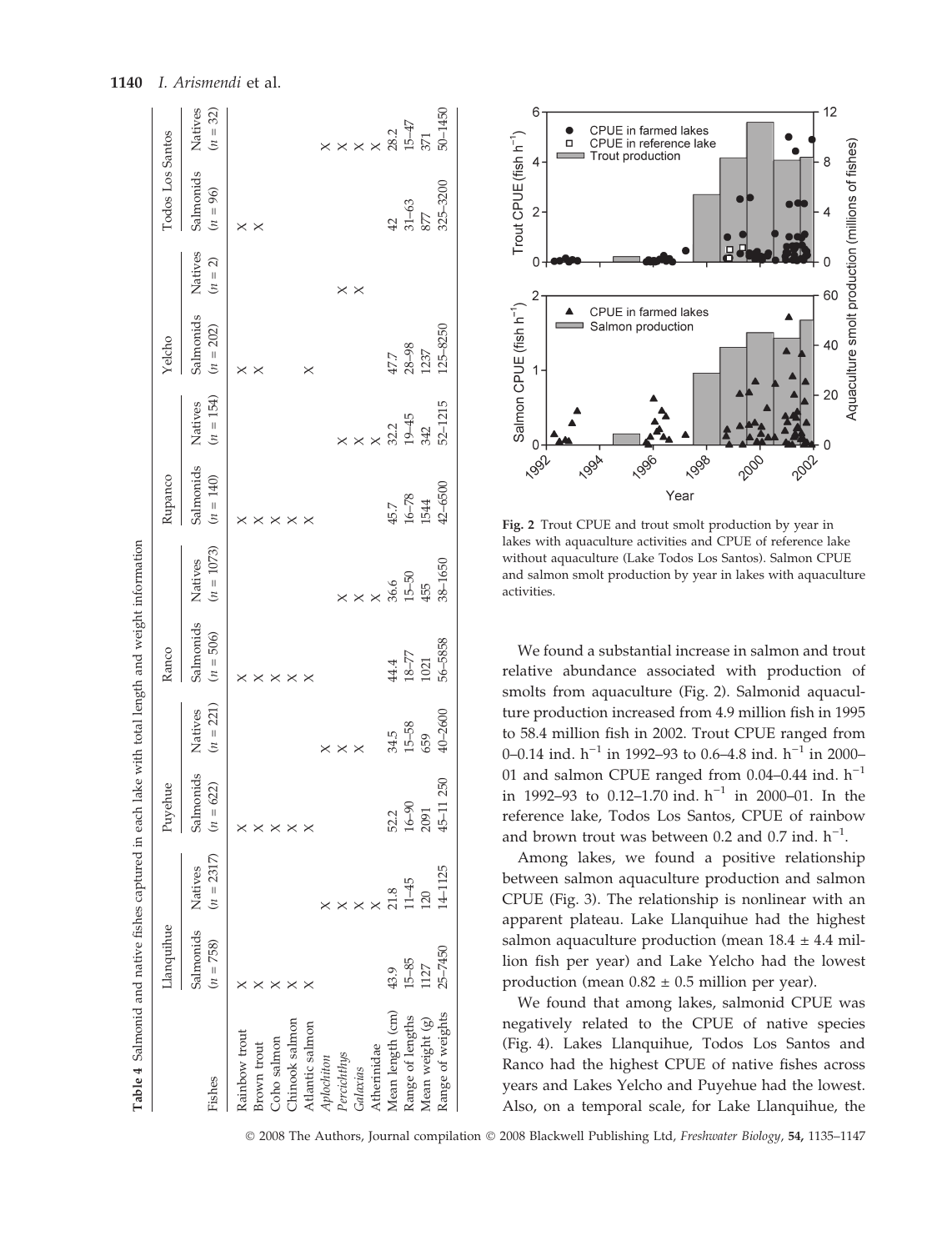

Fig. 3 Negative exponential regression model of mean salmon CPUE (±SE) across sampled years and total salmon smolt production for each lake from 1995 to 2001 for all six lakes ('salmon CPUE' =  $0.5072 \times [1-e^{-0.0477 \times \text{'salmon smolt production'}}]; r^2 = 0.78,$  $r^2_{\text{adj}}$  = 0.72, SE = 0.11, P < 0.01). Sant, Todos Los Santos; Ranc, Ranco; Yelc, Yelcho; Puye, Puyehue; Rupa, Rupanco; Llan, Llanquihue.



Fig. 4 Linear regression model of CPUE of salmonids  $(\pm SE)$ and native fishes (±SE) for all six lakes across years ('CPUE of native fishes' =  $1.008-1.105 \times$  'CPUE of salmonids';  $r^2 = 0.947$ ,  $r^2_{\text{adj}} = 0.93$ , SE = 0.067, P < 0.001).

CPUE of trout  $(r = 0.70; P < 0.001)$  and salmon  $(r = 0.36; P < 0.05)$  increased over time, but the native species Aplochiton ( $r = -0.58$ ; P < 0.001), Atherinidae  $(r = -0.37; P < 0.05)$ , and *Percichthys*  $(r = -0.44;$  $P < 0.01$ ) showed a tendency to decrease, with the greatest reduction for Aplochiton. The native Galaxias showed the most variability between years ( $r = -0.23$ ;  $P = 0.23$ ), and they were not captured since 1998 (Fig. 5).

#### Salmonids and native fishes in Patagonian lakes 1141

More than 92% of the trout and salmon stomachs were from fishes over 30 cm in length. Stomach contents included molluscs (Chilina spp.), crustaceans (amphipods, Samastacus spinifrons Philippi and Aegla spp.), feed pellets (from fish farming sites), insects (Coleoptera, Hemiptera and Diptera), fishes and other items (aquatic plants, other invertebrates and sediments). We were able to properly identify the taxon of 15% of the total fish stomach contents and of these all identified fishes were natives (Galaxias, Aplochiton and Atherinidae) with the rest of the fish remains being digested beyond recognition (e.g. spines) and thus unidentifiable. Only 14% of stomachs were empty. In the reference lake without aquaculture, Lake Todos Los Santos, insects (81%) dominated and fishes had a low frequency of occurrence in trout diet (9%) (Fig. 6). All lakes with aquaculture contrasted with this pattern  $(\chi^2, P < 0.001$  in each case), with fishes being the most frequently preyed upon item by salmonids in lakes with aquaculture, except in Lake Llanquihue where feed pellets were most frequent followed by fishes, other items and insects (Fig. 6).

## Discussion

## Aquaculture and non-native salmonid assemblages in Northern Patagonian lakes

Our results show that lakes with intensive aquaculture in the northern Patagonia are strongly correlated with the relative abundance of free living trout and salmon (individuals from stocking, aquaculture escapees and self-sustaining). The reference lake without fish farming sites, Todos Los Santos, did not contain species used for aquaculture purposes (except rainbow trout stocked both before and after salmon farming was established elsewhere). In general, lakes with intensive fish farming had free living salmonids of the same species as those farmed. We suggest that the increase in relative abundance of free living salmonids is due to an increase in the number of potential escapees associated with the substantial increase in juvenile aquaculture production. This idea is supported by studies in rivers in the Northern Hemisphere where high percentages of escaped farmed fish have been reported near areas of intense fish farming (Esmark et al., 2005) and high fidelity of juvenile salmonids has been noted next to hatchery sites (Carr & Whoriskey, 2006).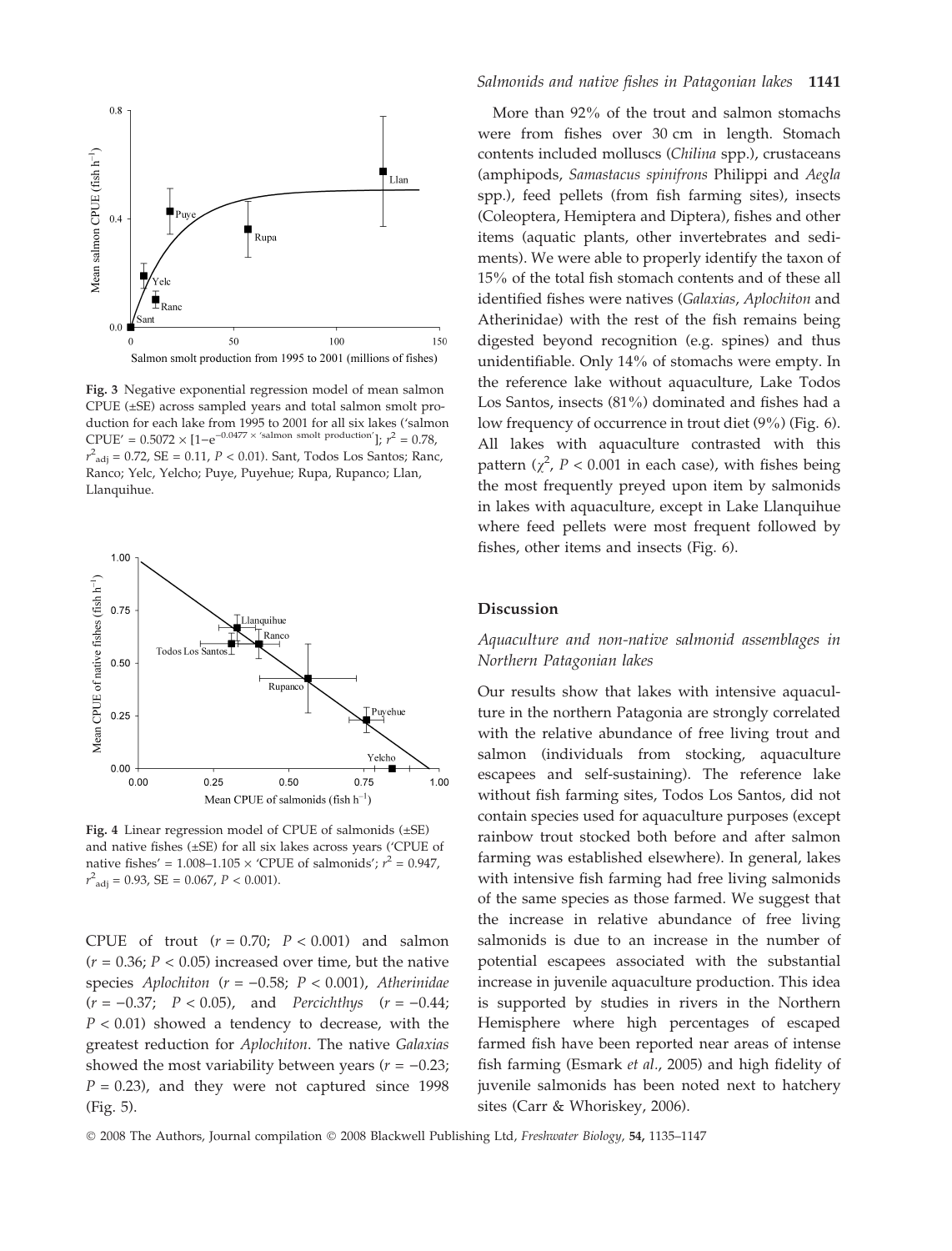

Fig. 5 Distribution of mean CPUE of native and salmonid species in Lake Llanquihue across years.

Currently, major salmonid farmers in Chile, Norway, Scotland, New Brunswick, Tasmania and the Faroe Islands are not obliged to systematically monitor or report fish escapees from fish farming sites (Soto et al., 2001a; Naylor et al., 2005; Skilbrei & Wennevik, 2006). Studies in Scotland and Norway have estimated that escaped fishes in freshwater systems represent 3–5% of the total net-pen production (Phillips, Beveridge & Ross, 1985; Hindar & Diserud, 2007). Assuming the same escapement in Chilean lakes, and based on smolt production in 2005 (Subsecretaría de Pesca, Economy Department, Government of Chile; unpubl. data), between 4.0 and 5.8 million fish per year may be escaping. Specifically, Lake Llanquihue would account for 1.3–2.3 millions of escaped fishes alone. Our data led us to expect that the relative abundance of cultivated free living salmon among lakes will continue to increase as fish farming production continues to increase; however, this relationship is nonlinear. The apparent plateau in our results, from the relationship between salmon CPUE and aquaculture production, may be explained by the dependence of salmon survival on the carrying capacity of each lake and thus overall salmon abundance may level off.

Each salmon species has a different level of establishment success in lakes of the Chilean Patagonia. Chinook salmon seem to be the most successful because they are only cultivated in Lake Puyehue at a very low production level, but they are present in every lake except Lake Todos Los Santos (natural waterfall barrier in its only effluent river). In addition, in other basins in the Patagonia, Chinook salmon have established self-sustaining populations (Ciancio et al., 2005; Soto et al., 2007) and are currently expanding their range (Soto et al., 2007). On the other hand, Atlantic and coho salmon have failed to successfully reproduce or form self-sustaining populations in the Chilean Patagonia and there is no evidence of juveniles in affluent streams (Soto et al., 2001b; Soto, Arismendi & Solar, 2002) despite high levels of smolt production. Coho salmon are only present in lakes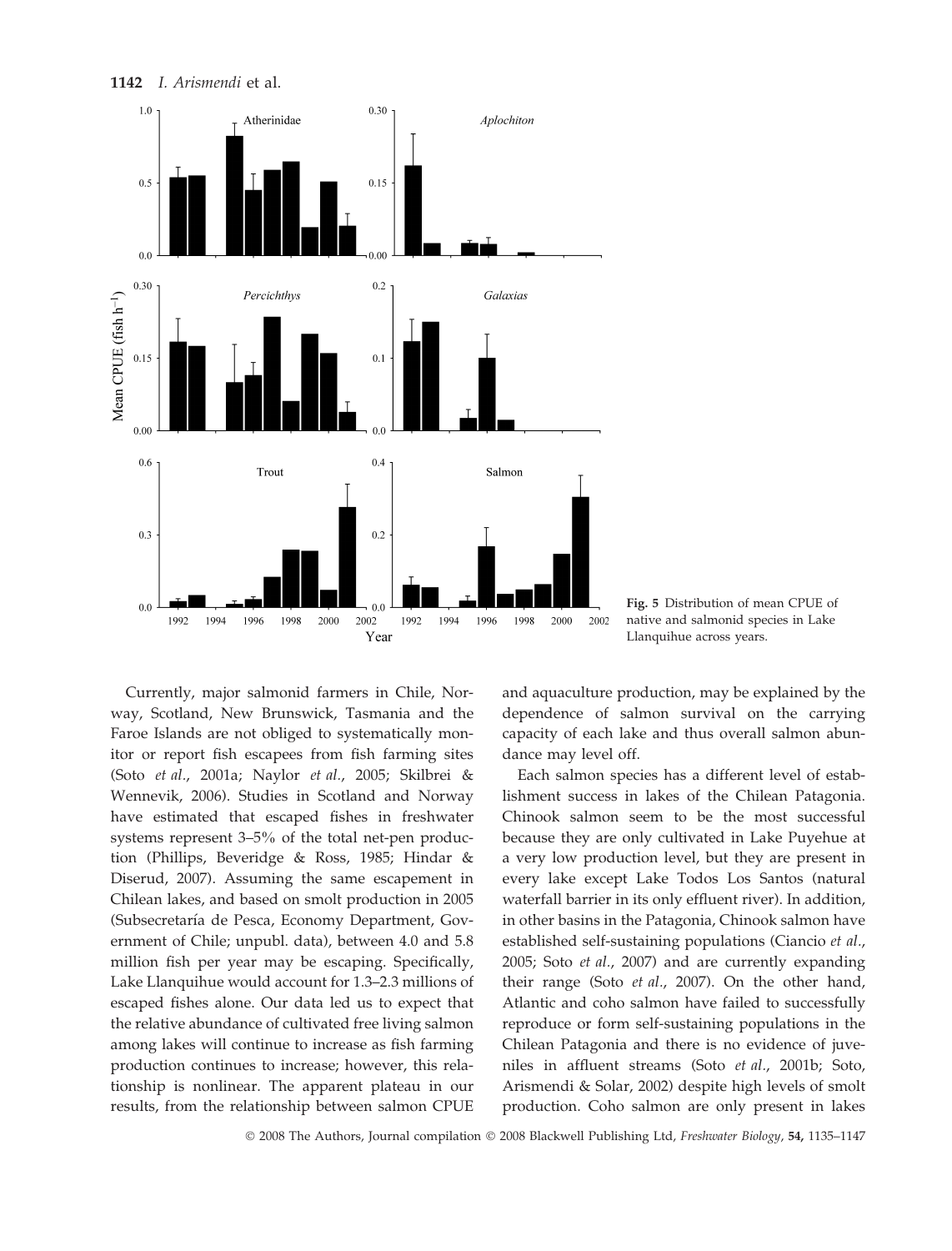

Fig. 6 Frequency of occurrence per diet item for salmonids. Lakes with aquaculture activities and reference lake without aquaculture.

where they are cultivated in salmon farming. Thus far, Atlantic (63%) and coho (17%) salmon comprise the majority of total smolt production in Chile (SERNAP-ESCA 2005). We found that in lakes with higher smolt

#### Salmonids and native fishes in Patagonian lakes 1143

production there is a larger population of free living individuals, and over time these free living individuals are increasing in number. Although we do not know what effects these persistent aquaculture escapees are having, impacts may occur regardless of whether or not escapees are reproductively successful (e.g. Weber & Fausch, 2003).

Brown trout and rainbow trout are the most widespread species in southern Chile (Soto et al., 2006) and they are present in every sampled lake, including those without fish farming sites. Brown trout is not a commercially cultivated species, and its presence is explained by stocking before salmon farming was established in Chilean lakes and so it is not a consequence of salmonid aquaculture. Rainbow trout is found in much higher abundance than brown trout, with levels equal to the relative abundance of Atlantic, coho and Chinook salmon combined. Rainbow trout seem to have become well established soon after their introduction in the early 1900s (Campos, 1984; Basulto, 2003), although additional stocking occurred at unknown levels after 1980. Rainbow trout account for an important portion of total salmonid production (SERNAPESCA 2005) and it is reasonable to assume that trout escapees may have contributed to their free living population levels in lakes. Thus, the occurrence of free living trout probably results from a combination of previous self-sustaining populations and escaped individuals.

#### Interactions between salmonids and native fishes in lakes

Our results suggest a negative impact of salmonids on native fish assemblages, expressed in terms of a negative relationship between the relative abundance of native fishes and salmonids. Further supporting our initial hypothesis, our reference lake, Todos Los Santos, has the lowest abundance of salmonids and one of the highest abundances of native fishes. In the other five lakes with fish farming, we predict this negative trend will continue as growth in salmonid farming production continues to rise. A similar negative association has been shown indirectly in the marine environment and rivers in southern Chile (Soto et al., 2001a, 2006) and in rivers in New Zealand (McIntosh, Crowl & Townsend, 1994; Townsend, 1996) where sites with high abundance of salmonids often have low abundance of native fishes and vice versa.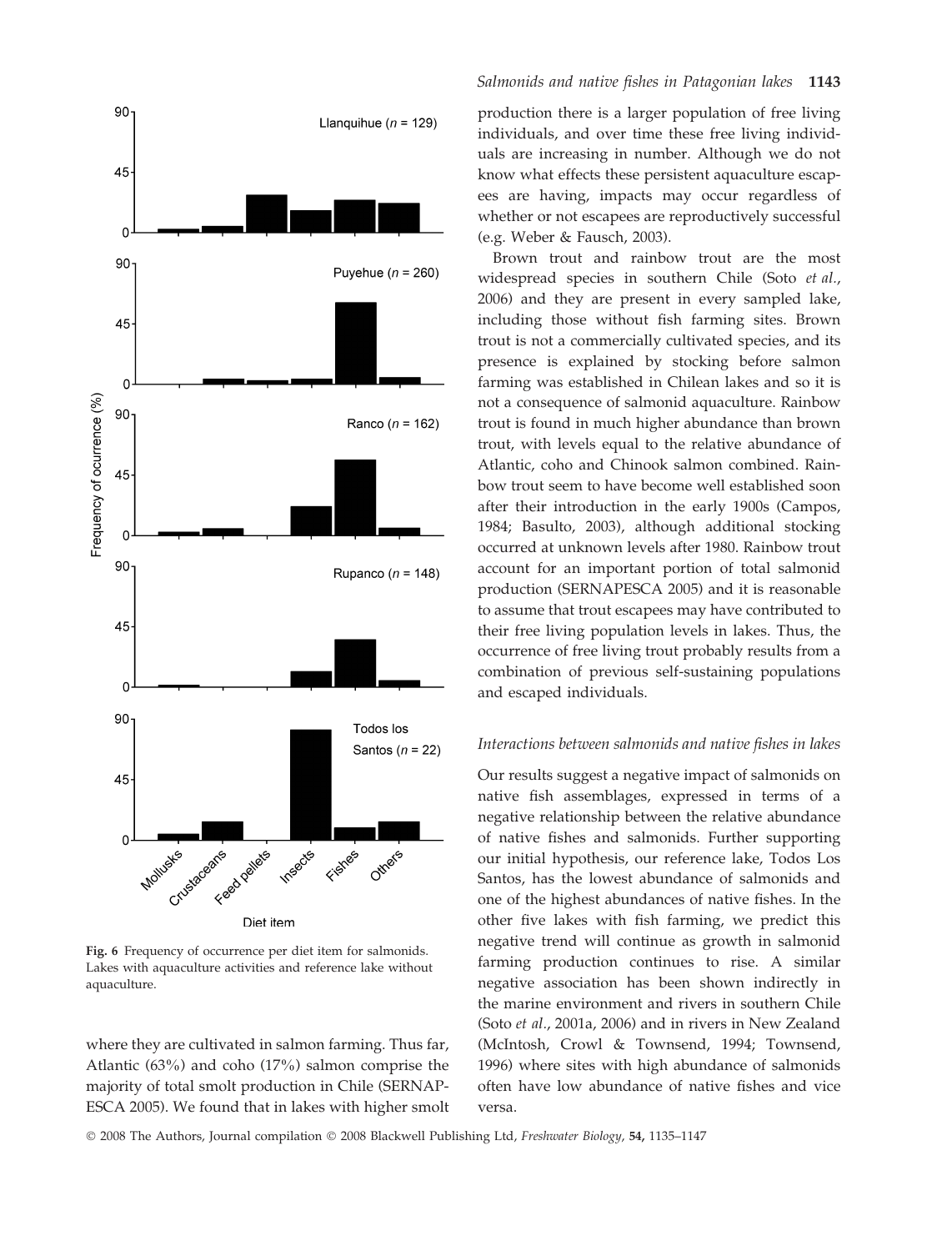#### 1144 I. Arismendi et al.

We propose that the mechanism responsible for the decline in native fishes in lakes is predation by salmonids as indicated by all of the identifiable fishes in their stomach contents being native fishes. This is expected to be especially prevalent in lakes with intensive fish farming where there is higher predation on native fishes because they were the main prey item. Additionally, it is possible that smolt escapees could be a food supplement to resident salmonids which could also be enhancing their populations. Previous studies conducted before fish farming sites were well established in the northern Chilean Patagonia indicate that trout diet consisted mainly of insect and benthic items, followed by fishes (Arenas, 1978; Campos, 1986); in some cases fish did not occur in the diet (Villalobos et al., 2003). These results are similar to what we found in our reference lake, and in other lakes without intensive aquaculture in the Patagonia (Macchi et al., 1999; Lattuca, Battini & Macchi, 2008). Other types of potential competition between native fishes and salmonids in lakes include resource competition (e.g. same food source or habitat) as seen by the high degree of foraging activity between native fishes and rainbow trout juveniles in Argentine lakes (Lattuca et al., 2008).

Our results suggest that salmonids negatively affect native fish relative abundances, with the most pronounced impact on Aplochiton spp., a genus classified as at high risk of extinction (Duncan & Lockwood, 2001). The largest populations of A. zebra reported for any Chilean lake was found in two remote Andean lakes, Yulton and Meullin, located below 45° and lacking salmonids (Soto et al., 2006). Before trout expansion and recent intensive fish farming activities, Eigenmann (1923) described Aplochiton spp. as abundant in basins that maintain large headwater lakes, such as the lakes in our studies. Campos (1970) was already suggesting a negative impact of trout on Aplochiton spp., and Lattuca et al. (2008) suggested the same thing for Argentina. We suspect that, in the long term, the increasing relative abundance of salmonids may alter native fish assemblages in Patagonian lakes. It is probable that the effects of salmonids on native species may provoke cascading effects on food web interactions, as seen elsewhere (Carpenter, Kitchell & Hodgsdon, 1985; Carpenter & Kitchell, 1988; Nyström et al., 2001; Simon & Townsend, 2003).

Worldwide net-pen aquaculture is expanding rapidly (FAO 2007). Future management plans for lakes with aquaculture need to consider: (i) reducing the negative impact of salmonids in natural ecosystems; (ii) diminishing the risk of escaped salmonids from aquaculture facilities and (iii) preventing the establishment of future self-sustaining salmonid populations.

#### Acknowledgments

We are grateful to Cristian Saldías, Marcelo Vargas, Marco Ruiz, José Sanzana, Vanessa Barrera and Jorge González for their help with the field work. Jason Dunham, Antonio Lara, Jose Luis Iriarte, Stefan Woelfl, Matías Medina, Jaime Cuevas and three anonymous reviewers contributed valuable comments to the manuscript. This work was funded by Fondo Nacional de Dessarrollo Regional Government of Lakes District of Chile (FNDR) and the Chilean Fisheries Research Fund FIP 2000–24. I. Arismendi was supported by Comisión Nacional de Ciencia y Tecnología of Chile (CONICYT) and Millennium Nucleus Forest Ecosystem Services (FORECOS) P04- 065-F of Ministerio de Planificación of Chile during his doctoral research.

## References

- Amigo J. & Ramı´rez C. (1998) A bioclimatic classification of Chile: woodland communities in the temperate zone. Plant Ecology, 136, 9–26.
- Arenas J. (1978) Análisis de la alimentación de Salmo gairdnieri Richardson en el lago Riñihue y río San Pedro, Chile. Medio Ambiente, 3, 50–58.
- Ault T.R. & White R.G. (1994) Effects of habitat structure and presence of brown trout on the population density of Galaxias truttaceus in Tasmania, Australia. Transactions of American Fisheries Society, 123, 939– 949.
- Basulto S. (2003) El Largo viaje de los salmones: una crónica olvidada, Propagación y cultivo de especies acuáticas en Chile. Editorial Maval Ltda, Santiago.
- Campos H. (1970) Introducción de especies exóticas y su relación con los peces de agua dulce en Chile. Noticiario Mensual Museo Nacional de Historia Natural año XIV, 162, 3-10.
- Campos H. (1984) Limnological study of Araucanian lakes (Chile). Verhandlungen Internationale Vereinigung Limnologie, 22, 1319–1327.
- Campos H. (1986) Productividad íctica de ríos y lagos Araucanos. In: Taller Internacional sobre ecologia y manejo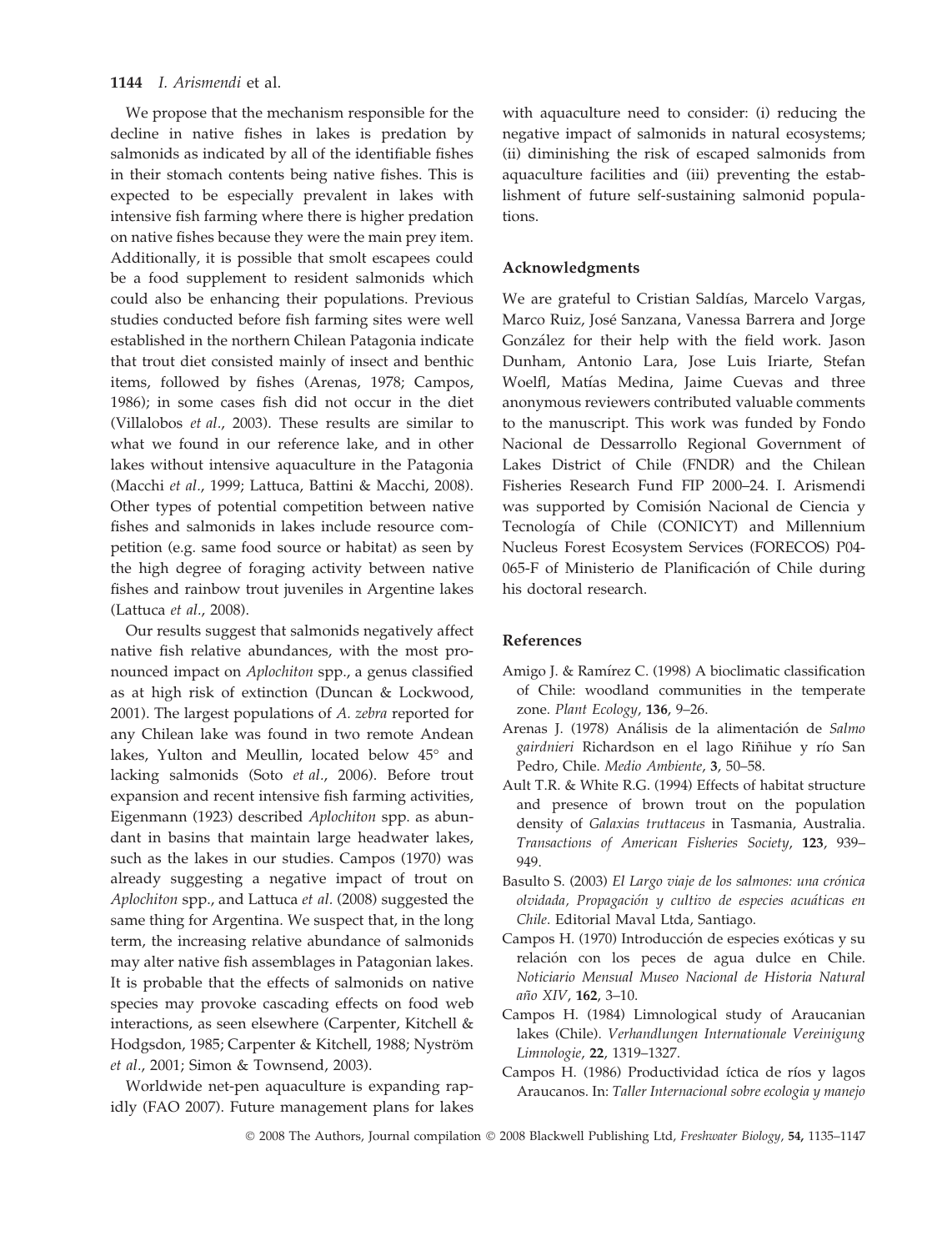de peces en lagos y embalses. 5–10 de noviembre de 1984 (Eds I. Vila. & E. Fagetti.), pp. 8–32. FAO, Santiago.

- Campos H., Steffen W., Agüero G., Parra O. & Zuñiga L. (1988) Limnological study of Lake Llanquihue (Chile) Morpometry, physics, chemistry, plankton and primary productivity. Archiv fur Hydrobiologie⁄ Supplement, 81, 37–67.
- Campos H., Steffen W., Agüero G., Parra O. & Zuñiga L. (1989) Estudios limnológicos en el Lago Puyehue (Chile): Morfometría, factores físicos y químicos, plancton y productividad primaria. Medio Ambiente, 10, 36–53.
- Campos H., Steffen W., Agüero G., Parra O. & Zuñiga L. (1990) Limnological study of Lake Todos Los Santos (Chile) Morpometry, physics, chemistry, plankton and primary productivity. Archiv fur Hydrobiologie, 117, 453–484.
- Campos H., Steffen W., Agüero G., Parra O. & Zuñiga L. (1992a) Limnology of Lake Ranco (Chile). Limnologica, 22, 337–353.
- Campos H., Steffen W., Agüero G., Parra O. & Zuñiga L. (1992b) Limnological study of Lake Rupanco (Chile) Morpometry, physics, chemistry, plankton and primary productivity. Archiv fur Hydrobiologie⁄ Supplement, 90, 85–113.
- Carpenter S.R. & Kitchell J.F. (1988) Consumer control of lake productivity. Large-scale experimental manipulations reveal complex interactions among organisms. BioScience, 38, 764–769.
- Carpenter S.R., Kitchell J.F. & Hodgsdon J.R. (1985) Cascading trophic interaction and lake ecosystem productivity. BioScience, 35, 635–639.
- Carpenter S.R., Benson B.J., Biggs R. et al. (2007) Understanding regional change: a comparison of two lake districts. BioScience, 57, 323–335.
- Carr J.W. & Whoriskey F.G. (2006) The escape of juvenile farmed Atlantic salmon from hatcheries into freshwater streams in New Brunswick, Canada. ICES Journal of Marine Science, 63, 1263–1268.
- Ciancio J.E., Pascual M.A., Lancelotti J., Riva-Rossi C.M. & Botto F. (2005) Natural colonization and establishment of a chinook salmon Oncorhynchus tshawytscha, population in the Santa Cruz River, an Atlantic basin of Patagonia. Environmental Biology of Fishes, 74, 219–227.
- Clavero M. & García-Berthou E. (2005) Invasive species are a leading cause of animal extinctions. Trends in Ecology and Evolution, 20, 110.
- Cook E.J., Ashton G., Campbell M., Coutts A., Gollasch S., Hewitt C., Liu H., Minchin D., Ruiz G. & Shucksmith R. (2008) Non-native aquaculture species releases: implications for aquatic ecosystems. In: Aquaculture in the Ecosystem (Eds M. Holmer,

K. Black, C.M. Duarte, N. Marbà & I. Karakassis), pp. 155–184. Springer, London.

- Costello M.J., Collier L., Dowse J. & Quigley D. (2004) Long-term environmental monitoring shows no impact from salmon cage farming in Lough Allen, an Irish freshwater lake. Biology and Environment, Proceedings of the Royal Irish Academy, 104, 19–42.
- Dinerstein E., Olson D.M., Graham D.J., Webster A.L., Primm S.A., Bookbinder M.P. & Ledec G. (1995) A Conservation Assessment of the Terrestrial Ecoregions of Latin America and the Caribbean. WWF – World Bank, Washington.
- Duncan J.R. & Lockwood J.L. (2001) Extinction in a field of bullets: a search for causes in the decline of the world's freshwater fishes. Biological Conservation, 102, 97–105.
- Eigenmann C.H. (1923) The fishes of the Pacific Slope of South America and the bearing of their distribution on the history of the development of the topography of Peru, Ecuador and Western Colombia. The American Naturalist, 57, 193–210.
- Eloranta P. & Palomaki A. (1986) Phytoplankton in Lake Konnevesi with special reference to eutrophication of the lake by fish farming. Aqua Fennica, 16, 37–45.
- Esmark M., Stensland M. & Synnove Lilleeng M. (2005) On the run – escaped farmed fish in Norwegian waters. In: WWF-Report 2/2005 (Ed. A. Tveteraas), pp. 1–43. WWF, Oslo.
- FAO (2007) The State of World Fisheries and Aquaculture 2006. FAO Fisheries Technical Paper No. 500, Rome.
- Fleming I.A., Hindar K., Mjølnerød I.B., Jonsson B., Balstad T. & Lamberg A. (2000) Lifetime success and interactions of farm salmon invading a native population. Proceedings of the Royal Society of London, Series B: Biological Sciences, 267, 1517–1523.
- Hindar K. & Diserud O. (2007) Vulnerability Analysis of Wild Salmon Populations Towards Escaped Farm Salmon. NINA Report 244, Trondheim.
- Hyslop E.J. (1980) Stomach contents analysis a review of methods and their application. Journal of Fish Biology, 17, 411–429.
- Karaca U. & Pulats S. (2003) The effect of rainbow trout (Oncorhynchus mykiss Walbaum, 1792) cage culture on benthic macrofauna in Kesikkpr Dam Lake. Turkish Journal of Veterinary and Animal Sciences, 27, 1141–1146.
- Kaufman L. (1992) Catastrophic change in species-rich freshwater ecosystems. BioScience, 42, 846–858.
- Lattuca M.E., Battini M.A. & Macchi P.J. (2008) Trophic interactions among native and introduced fishes in a Northern Patagonian oligotrophic lake. Journal of Fish Biology, 72, 1306–1320.

<sup>© 2008</sup> The Authors, Journal compilation © 2008 Blackwell Publishing Ltd, Freshwater Biology, 54, 1135–1147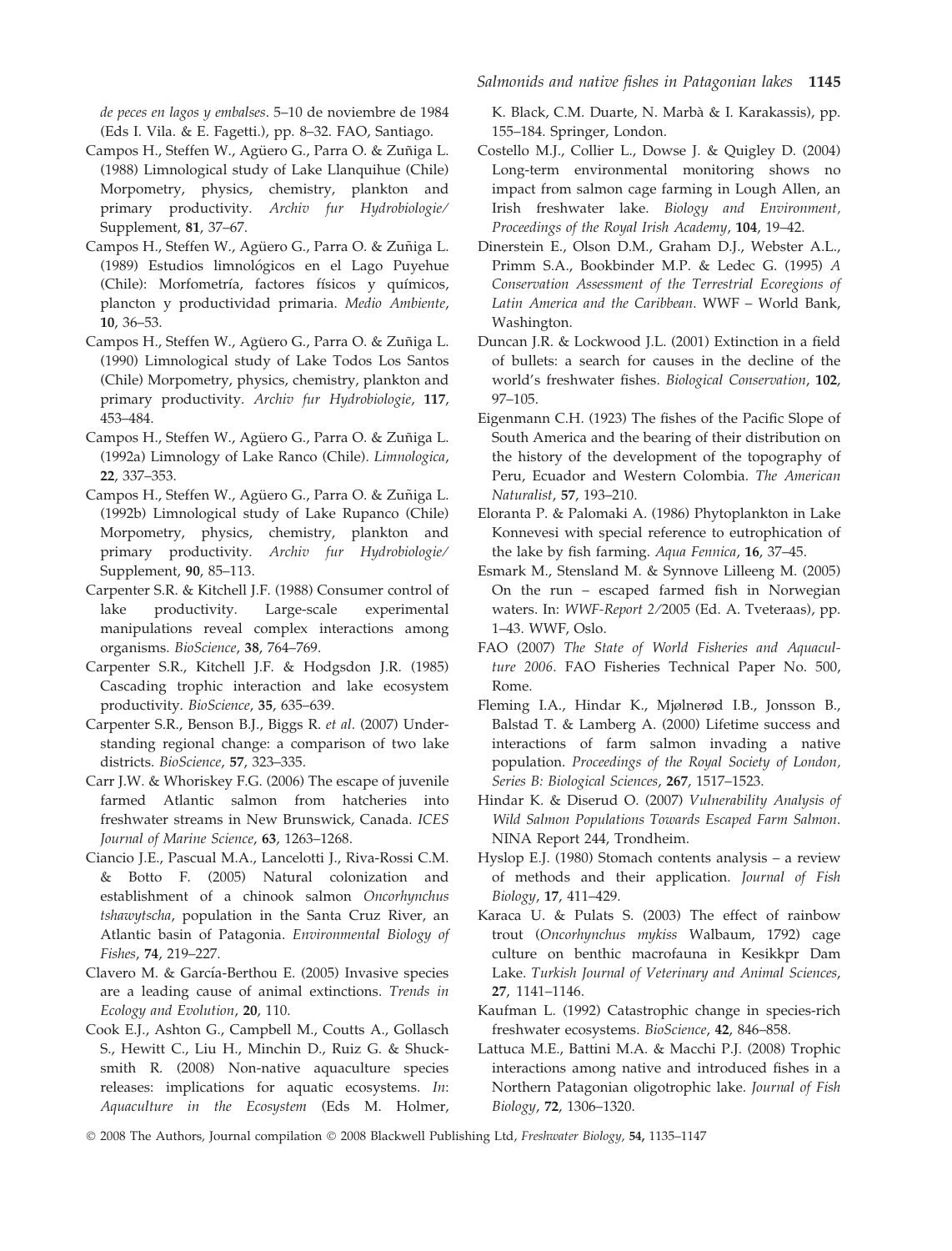- León-Muñoz J., Teckin D., Farias A. & Diaz S. (2007) Salmon Farming in the Lakes of Southern Chile – Valdivian Ecoregion: History, Tendencies and Environmental Impacts. Consultancy Technical Report WWF (World Wildlife Fund), Valdivia.
- Macchi P.J., Cussac V.E., Alonso M.F. & Denegri M.A. (1999) Predation relationships between introduced salmonids and the native fish fauna in lakes and reservoirs in the Northern Patagonia. Ecology of Freshwater Fish, 8, 227–236.
- McDowall R.M. (2003) Impacts of introduced salmonids on native galaxiids in New Zealand upland streams: a new look at an old problem. Transactions of the American Fisheries Society, 132, 229–238.
- McIntosh A.R., Townsend C.R. & Crowl T.A. (1992) Competition for space between introduced brown trout (Salmo trutta L.) and native galaxiid (Galaxias vulgaris Stokell) in a New Zealand stream. Journal of Fish Biology, 41, 63–81.
- McIntosh A.R., Crowl T.A. & Townsend C.R. (1994) Sizerelated impacts of introduced brown trout on the distribution of native common river galaxias. New Zealand Journal of Marine and Freshwater Research, 28, 135–144.
- Moyle P.B. & Light T. (1996) Biological invasions of fresh water: empirical rules and assembly theory. Biological Conservation, 78, 149–161.
- Naylor R., Hindar K., Fleming I.A., Goldburg R., Williams S., Volpe J., Whoriskey F., Eagle J., Kelso D. & Mangel M. (2005) Fugitive Salmon: assessing the risks of escaped fish from net-pen aquaculture. BioScience, 55, 427–437.
- Nyström P., Svensson O., Lardner B., Brönmark C. & Granéli W. (2001) The influence of multiple introduced predators on a littoral pond community. Ecology, 82, 1023–1039.
- Phillips M.J., Beveridge M.C. & Ross L.G. (1985) The environmental impact of salmonid cage culture on inland fisheries: present status and future trends. Journal of Fish Biology, 27(Suppl. A), 123–137.
- Podemski C.L. & Blanchfield P.J. (2006) Overview of the environmental impacts of Canadian freshwater aquaculture. A scientific review of the potential environmental effects of aquaculture in aquatic ecosystems, Volume V. Canadian Technical Report of Fisheries and Aquatic Sciences, 2450, 30–79.
- Prado R. (1999) Determinación de la capacidad de carga y balance de P y N del Lago Yelcho. Informe FIP (Fondo de investigación Pesquera) 97 – 40. Subsecretaría de Pesca, Valparaiso.
- SERNAPESCA (2005) Servicio Nacional de Pesca, Anuario Estadístico. Ministerio de Economía, Fomento y Reconstrucción, Valparaíso.
- Simberloff D. (2006) Invasional meltdown 6 years later: important phenomenon, unfortunate metaphor, or both? Ecology Letters, 9, 912–919.
- Simberloff D. & Von Holle B. (1999) Positive interactions of nonindigenous species: invasional meltdown? Biological Invasions, 1, 21–32.
- Simon K.S. & Townsend C.R. (2003) Impacts of freshwater invaders at different levels of ecological organization, with emphasis on salmonids. Freshwater Biology, 48, 982–994.
- Skilbrei O.T. & Wennevik V. (2006) The use of catch statistics to monitor the abundance of escaped farmed Atlantic salmon and rainbow trout in the sea. ICES Journal of Marine Science, 63, 1190–1200.
- Soto D. (2002) Oligotrophic patterns in southern Chilean lakes: the relevance of nutrients and mixing depth. Revista Chilena de Historia Natural, 75, 77–93.
- Soto D. & Campos H. (1996) Los lagos oligotróficos del bosque templado húmedo del sur de Chile. In: Ecología de los Bosques Nativos de Chile (Eds. J. Armesto, C. Villagrán & M. Kalin-Arroyo), pp. 317-334. Editorial Universitaria, Santiago.
- Soto D. & Stockner R. (1996) Oligotrophic lakes in southern Chile and British Columbia: basis for their resilience present and future disturbances. In: High Latitude Rain Forest of the West Coast of the Americas. Climate, Hydrology, Ecology and Conservation (Eds R.G. Lawford, P. Alaback & E. Fuentes), pp. 266-280. Springer-Verlag, New York.
- Soto D., Jara F. & Moreno C.A. (2001a) Escaped salmon in the inner seas, southern Chile: facing ecological and social conflicts. Ecological Applications, 11, 1750– 1762.
- Soto D., Arismendi I. & Sanzana J. (2001b) Evaluación del potencial biológico de la pesca deportiva en la décima región. Informe Intendencia Región de los Lagos FNDR, Puerto Montt.
- Soto D., Arismendi I. & Solar I. (2002) Estudio del ciclo reproductivo de las principales especies objetivo de la pesca deportiva en la X región. Informe Proyecto FIP 2000-24, Fondo de Investigación Pesquera, Subsecretaría de Pesca, Valparaíso
- Soto D., Arismendi I., González J., Sanzana J., Jara F., Jara C., Guzmán E. & Lara A. (2006) Southern Chile, trout and salmon country: invasion patterns and threats for native species. Revista Chilena de Historia Natural, 79, 97–117.
- Soto D., Arismendi I., Di Prinzio C. & Jara F. (2007) Establishment of Chinook salmon (Oncorhynchus tshawytscha) in Pacific basins of southern South America and its potential ecosystem implications. Revista Chilena de Historia Natural, 80, 81–98.